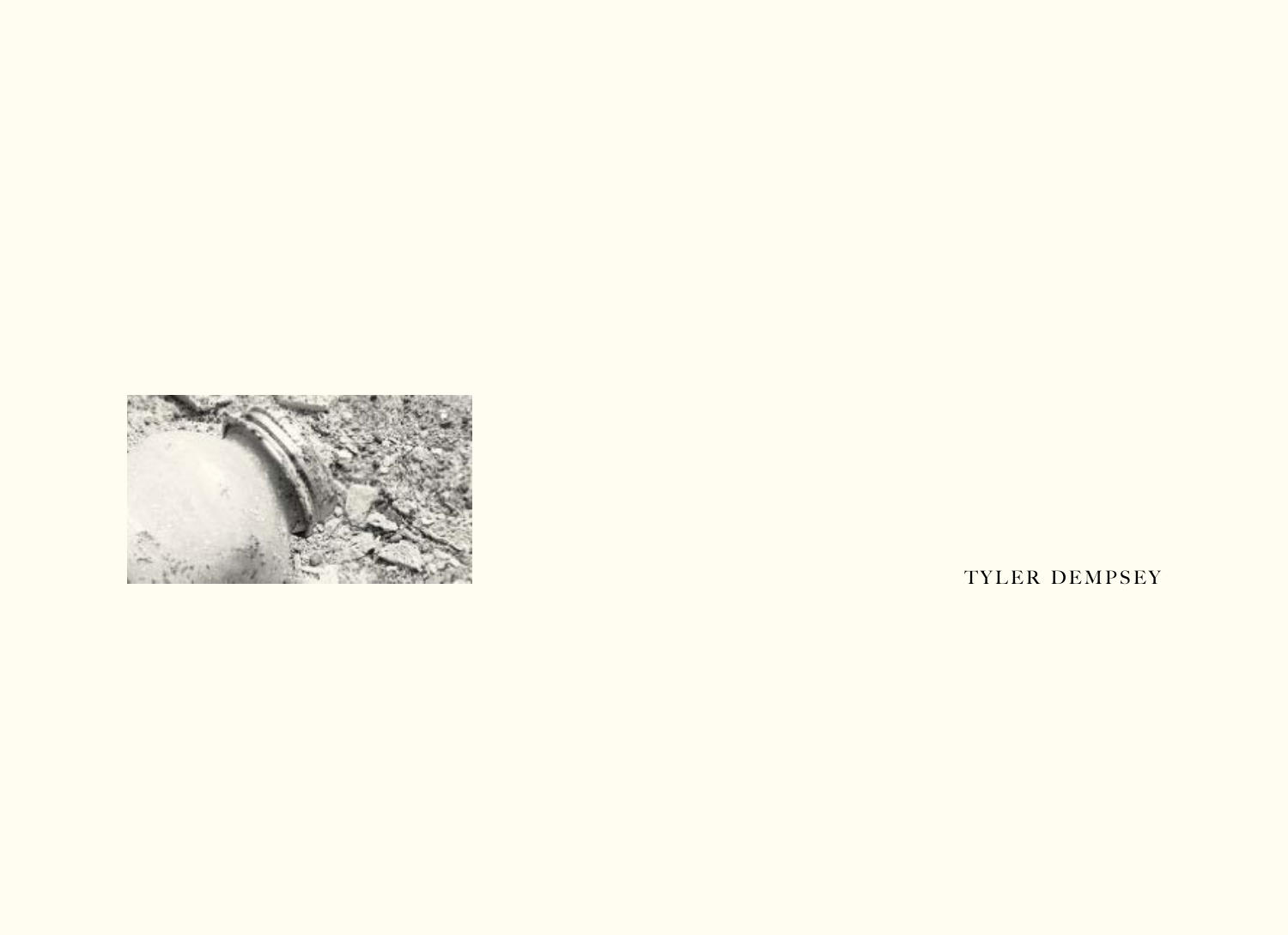## $\Gamma$ he Actor dempsey

*Characters have visions of true life— they dream reality and then they are lost.* – Felipe Alfau

This story, I've been writing, writing, and writing some more. Then writing some more. If I approach it too serious, it falls flat on its face. I think, *make it a comedy*. Then I remember being funny is hard.

When I write I never begin with a character specifically in mind. I become interested when my imagination retires— the job becomes getting it down just right, I can detach from the sentimentality of my characters, and I can do anything. Like kill them.

I'm not badass. I'm not the Yahweh of mental faculties. I'm more of a puzzle master. Believe me *nothing* dries up a woman's pants faster than that. But I have a good ear. And what am I to do? I'm dull. Mystery confounds me. It's terrifying. I'll wear the same clothes, all week, so the lady at the post office isn't wondering.

My wife thinks I'm crazy. She'll say, "You're crazy." But let her say what she likes. There's no use trying to go changing.

The protagonist I'm wrestling with isn't like me at all, more in the surrealist strata — self-destructive, blurry direction, and worst of all, imaginative.

It takes tremendous urgency to motivate me to write. Or do anything really. Maybe a beautiful dilemma, or conundrum, will finally dawn my 'flirting-with-pudgy' (the wife) ass into slow grind-n-squeal first gear.

I tell her, "In some countries, cookie dough's sexy." "So is a high heel to the dick."

She's sweet.

I'll move myself to avoid a hassle or something much harder.

I know the story will be called "The Actor," and that's all I have, just a title and a general feeling. It's horrible. Feelings kill. I try keeping the wife blind to being worked up but she's been noticing, and lighting a bunch of candles, and playing Mariah Carey *non*-stop. I've been hiding unused condoms in Bibles and under utility bills. Things she never uses. But I've developed this rash—

A friend once remarked of my writing, "your char-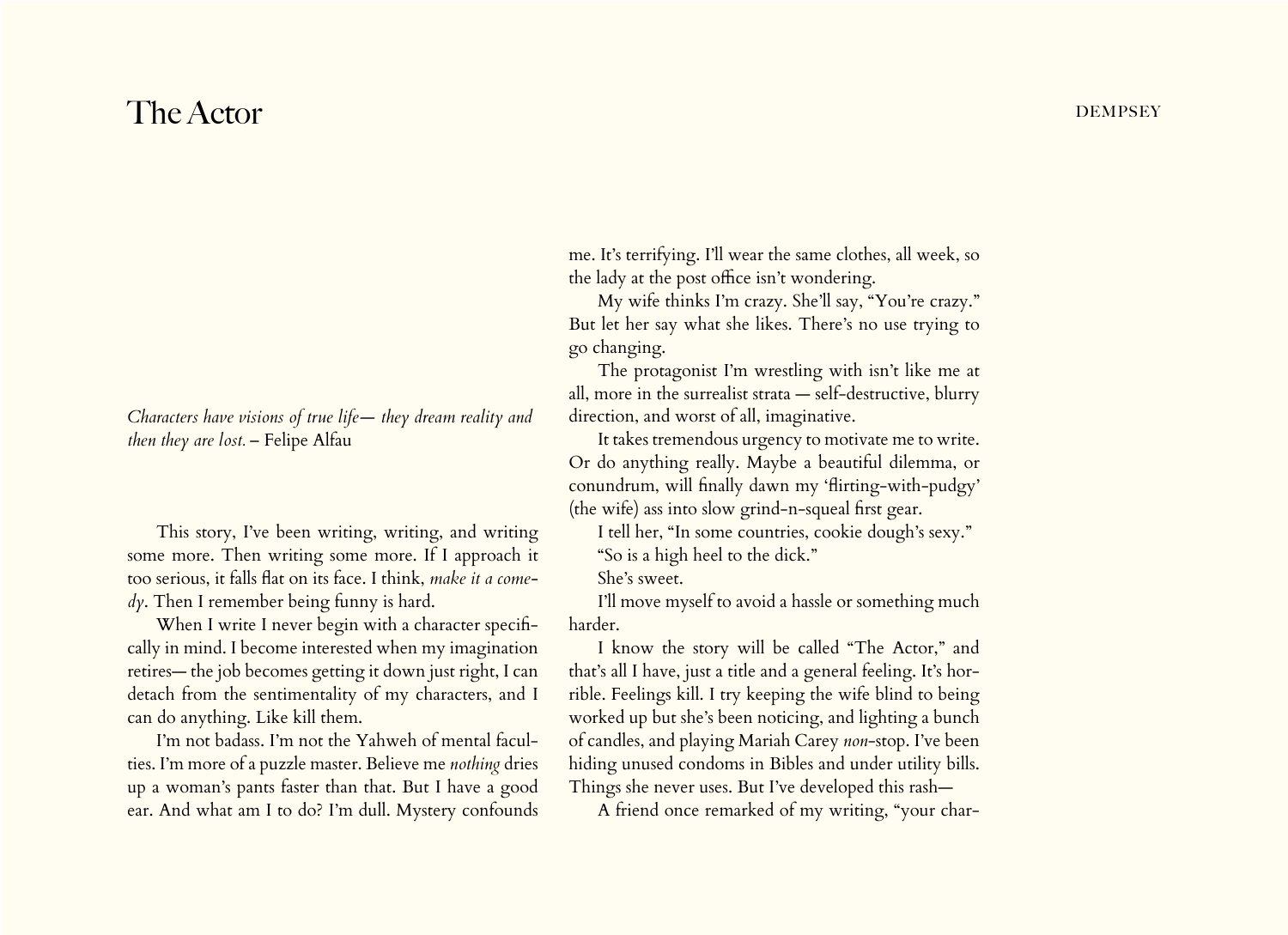acters are possessive, but that only feels like scraping at the surface. Their words, hit you, strangely, whatever it is driving them."

My characters are caricatures. I didn't tell my friend that. But this keeps things *nice* and boring.

In this instance in spite of how blatantly I work to be uninteresting this 'actor' keeps virgin-on-prom-nighting-it, leaving me wishing I had been a murderously weak-hearted landscape painter instead of just a murderously weak-scrotumed writer.

Just think of life as such a painter! No mountains. No rivers — tweak my neck — there's the barn with colors so weak they're peeling from the canvas, and my cholesterol spikes, glacially. I never get it right but jab at paint none-the-less and smile unrapturous.

This bastard has me dreaming.

I can't frame a scene, can't hear the story, all my techniques are thrown out of whack. Because he's scandalous, re-reading scenes I find them wracked in double entendre.

Example:

"Thank you guys so much; dinner is utterly del*ect*able." Seems simple, right?

Then I'm forced afterward to have someone else at the table respond with,

"Well, we should all be grateful."

You see what I mean?

Example 2, exposing double entendre enten*duble*:

"Thank you guys so much, dinner is utterly delectable, albeit, a little awkward."

"Yeah, it is. Oh, and by the way, that guy should fuck himself."

Despite how it looks things aren't *all* blowjobs and neck-'til-dawns.

So I've begun cutting more and more of the story. I write whole scenes where we hang out in my living room, talk hours about the weather or run the wholelength bibliography of Anatole France. My psychotic laughter has the walls in disrepair. I hear Diana, my wife, making phone calls to Rolling Meadows, which is the local watering hole for husbands who've lost it.

How to exorcise this story?

Get to belly laughing, over lemonade with wife. I'm desperate.

A year passes uncomfortably. Then another. I break out the story again and pine for that 'fresh' perspective. After throwing away most everything here are two sentences I don't hate:

*He steps out below the descending line of streetlight,*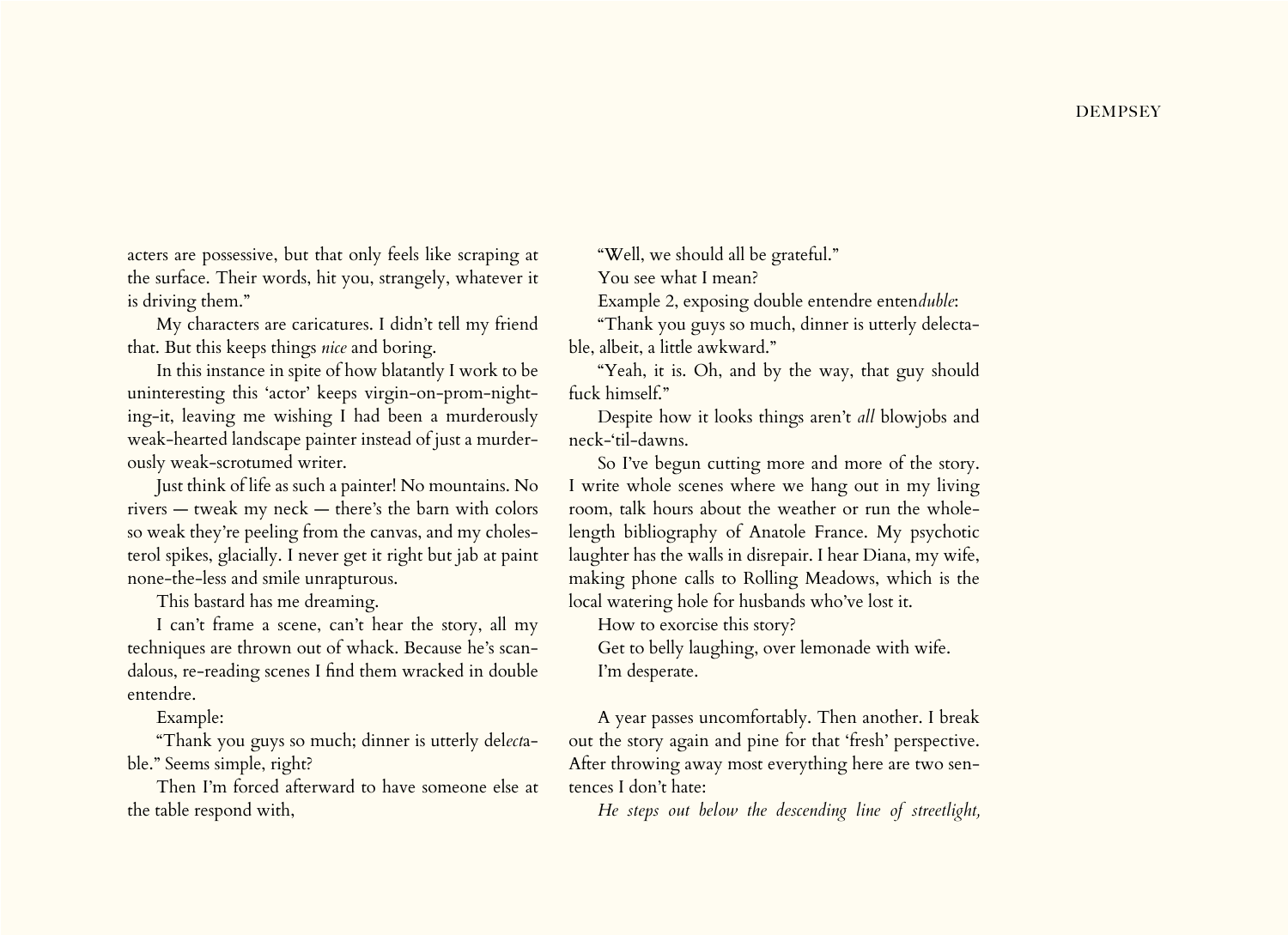*framed by the darkness sliding by. He lights a cigarette.*

On second thought that cigarette's got to go.

I should put these drafts away. Call it quits. Giving up usually makes me feel better. But it'll be hard to sleep. And he'll be scheming.

Many pages are *just* out of reach, one handful in a sad heap in the corner amongst pubic hair and other dander.

I'll tidy up in the morning.

-

…Now that naming is out of the way, so long as I'm quiet, I'm alone on Front Street; faint music floats a few streets away from a bar. I'm long done with this cigarette.

There's no cover. I grab a stool at the bar. *Give me one, Freddie! Shit, give me two!*

"Name's Joe, pal."

The band is between songs. Fidgeting with equipment, the guitarist mouths something to a sound guy, obviously getting the canned desperation response of the dive-bar technician. I'm guessing Bluegrass. The stage is absorbing quite a dearth of wool pants. The sweating is palpable. It's early.

"Eww *whheee*"! Pitches a blonde from down close, which initiates some half-assed whistles from a guy who looks like Willie Nelson. Willie Nelson if he just gave up

and started letting his clothes rot off.

A snug wreathe of people choke around the dance floor folks. The dance floor folks lubricate, prolifically. The heat could singe eyebrows.

I finish my brandy; let the stool-back hold my coat. Order another brandy.

The band's at it again.

A girl moves at the back of all this mess. When I people watch I never watch men, unless they look funny, but usually it's women.

She's with two friends— both guys so they slide out of the picture. She laughs, which sends her features quivering. She wears it well. She is down under an overhead light. From my advantage I can see her tattoo (a butterfly, shoulder to shoulder) of which her outfit portraits nicely.

She dances. I think maybe she's had training. I think her friends have trained too. The guys' feet never touch bottom. The pulse grabs a few of the young ladies and shakes them up and down by the spine. Something catches in my throat. I drink it down.

I finish a third brandy and leave it and the jacket behind. I slip as un-disturbingly and emotionless as possible into the folds and shifting crowd-currents. I want to be able to watch her, in proximity, hear something she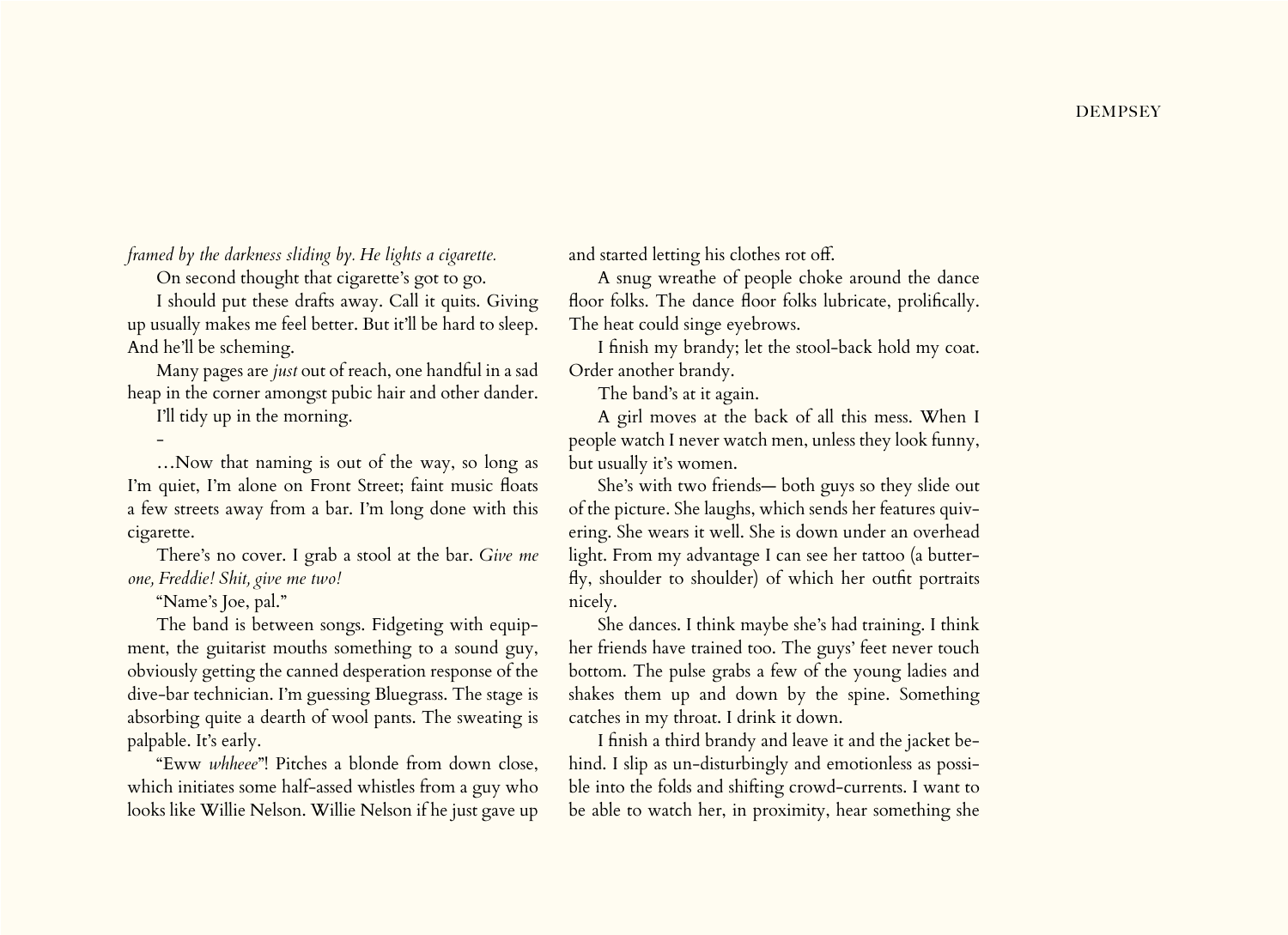might say to one of her friends, while praying they aren't that close of friends.

They've slipped into their own circles and seem not to be focusing on one another that much. Their bodies rub occasionally.

I let the music start from way down low. It moves up, slowly. It shifts and circles my feet. The length of the rhythm determines my personal "space."

The song has a natural swell to it with the progression giving it away. I've worked to within maybe five feet of her. I dance.

A contortion of dancers separates us and I'm closer to the stage than she is. I know she sees me so I look everywhere but at her.

When I really dance, I lose myself. The poets and ecstatics write constantly about it. From them it's about, in the moment. I feel more of an *un*-moment— but I understand what they're getting at. Every touch of my toes, curve of my back, twirl of my fingers, is a beat real or imaginable. The music and room submit to it. Every eye on me is power. Real, *fist-fighting* power. Your energy expresses over others. They're entirely under your control. And they can't help it.

I turn and we lock in each other's eyes. I smile knowingly. She grins back.

"You got moves!"

The word "m-o-v-e-s" shoots out of her mouth.

I play it off. I didn't expect her to talk to me. I like the way she seems not to care what her words really mean.

"But what about *you*?"

It's her turn to smile. She dances harder. So far, scripted.

It's time to be funny.

"Is this an all ages show?"

She seems to me pretty young plus I'm making fun of the crowd. It works. She laughs.

"We're all equals here." She says.

I don't agree but I laugh anyways. I try to be 'on her level.'

Her eyes are back. She smiles, and for the briefest *flash* looks down before burning into me. I grab the back of her neck, and I dissolve those lips, press against her body; I try sucking in everything that's left.

I pull back and colors swirl around our heads. I've given myself to her moment, momentarily.

"Look," I say, "I've gotta' go."

"But—"

Damn these scripts.

So I tell her let's get together soon. She agrees. I seem not to care what the words really mean.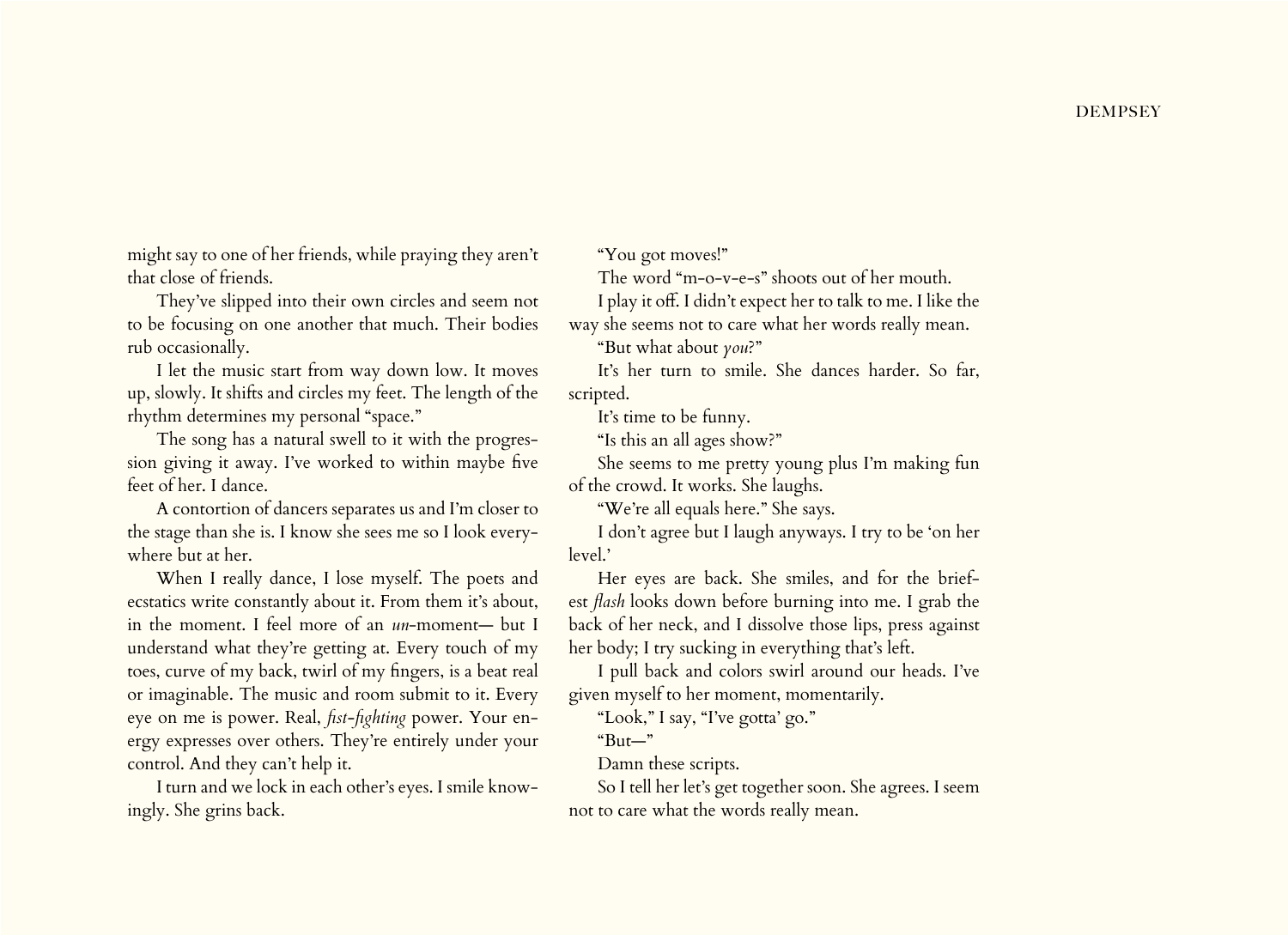"…anytime." She appears a little hurt. I nearly rip the stool down getting at my jacket.

As soon as I'm outside I begin thinking. What made me do that? There I was, acting natural. She must have instigated it somehow. Those looks? And conversation. Carefree. One of her friends was, obviously, interested in her. He said something and she was laughing. Make me believe. I'm going down again.

Drifting into un-reality, the mind loves creating. Just loosen hold of your imagination.

When I was five my family took a vacation. We camped for a few days by a lake or river. I want to say a river. It's my earliest memory.

It was common. I got separated from my family. I just walked off.

After a minute of 'kidding' around I heard a voice in my ears. It was as if I had said something to myself without realizing. The voice called my name just above a whisper. I checked around and didn't see my parents.

I went on playing. The voice came again. And this time I wasn't alone. Perched on a log where the sandbank met the tree line was a man. Upon seeing him, the thought, *the circus* drifted through my head. He wore all ancient clothes and a little hardened cap. He let his legs swing from a branch. A crooked smile stabbed the side of his face.

I walked closer, but hesitantly. A smell like forest animal hit me. He must have been about two feet tall. Too damned short. I was five. I didn't trust him.

"How do you know I'm me?" This was actually what I asked.

"Because, I have something for you," he winked, "but let's make it quick!"

"I'm not suppose to take things from strangers."

"Jesus, kid! My name's Daemon, so there, we're not strangers. And besides it belongs to you. So give me your hand."

I did as I was told.

He got to his feet and hopped just a little, raising his arms to make a 'V'. Then he started shrinking. He shrank to the size of a toothpick. It only took a couple of seconds.

He jumped into my hand.

He was acting differently. He could barely keep still. He spun around and kicked out his legs one after the other, and grabbed his gut to laugh painfully. His voice had changed the most, now tuned high like a television set. It spilled out something terrible. A deeper register crept in now and again at undetermined moments, seemingly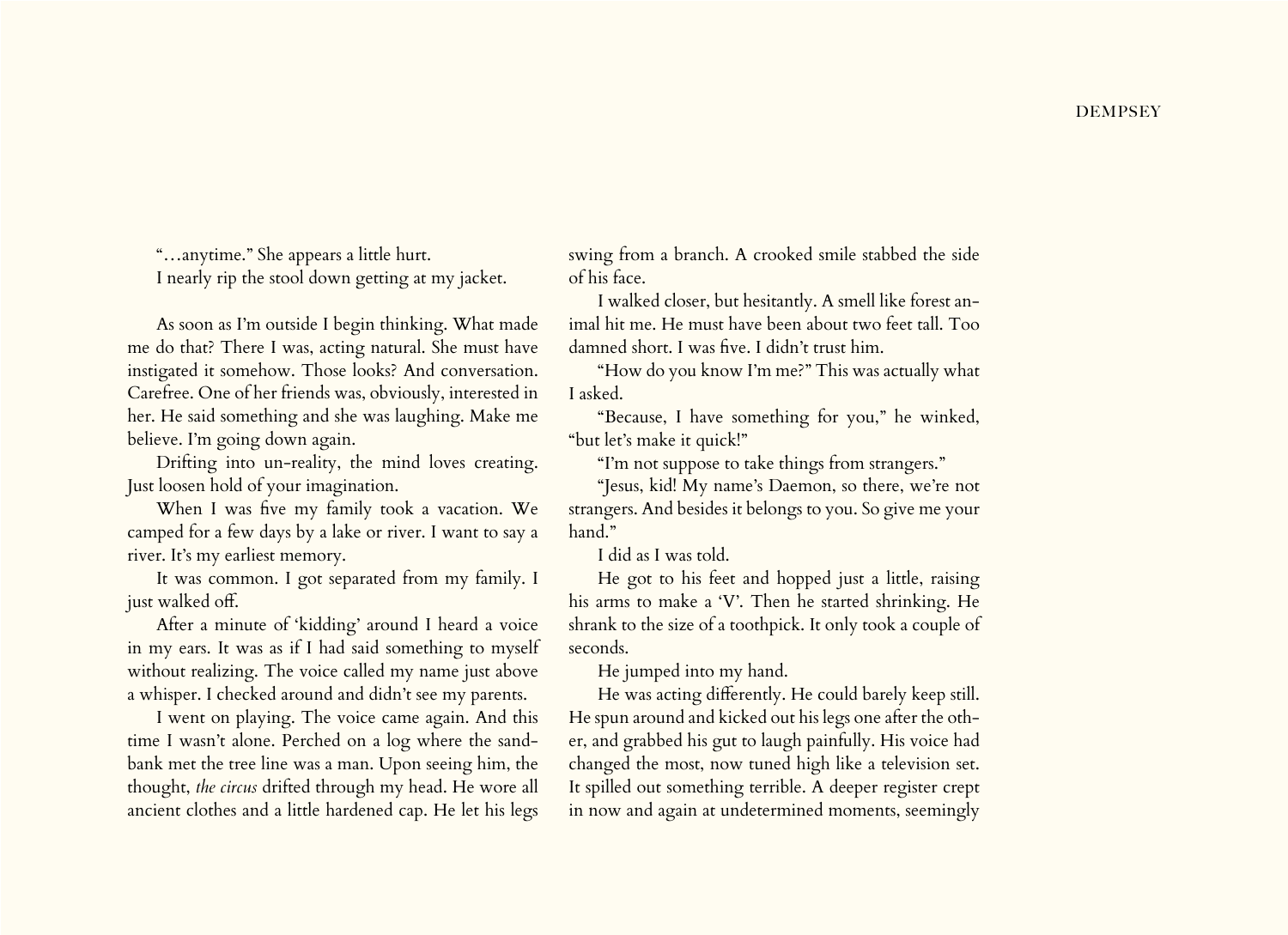possessed.

"*Eat me*!"

I nearly dropped him. Where were my parents?

Daemon danced a dirge. He was drunk on something. I was scared. Most likely at this point I wet myself.

"*Eat me! Eat me! Eat me!*"

"Tell me what happens first!" I was shaking.

"If you let me in I'll climb, I'll be in your ear in no time. Then I'll live. I'll live for all the days. My voice gives you something to hope for. It directs you. It tells you stories that'll make you rich. And the ladies! *Whoa*!"

"The ladies?"

"Don't worry about it, damnit. You'll have superpowers. The whole world will answer to you. Wha'do'ya'say?"

"Will it hurt?" This had me scared the most. (But it might have been embarrassment.)

"No, I promise." He rubbed his little hands together. "All you have to do is once it's over, listen. I'll be there. Here let's make it easy."

He curled up and wrapped his arms around the outside of his knees, ducking his head. I stood there looking. A *voice* living in my head? At this point my mother called my name somewhere on the wind, then my father. They were looking for me.

I thought about my parents, that was what made me do it.

There was a foul taste like medicine. He ricocheted around in my mouth. My mother called again so quickly I swallowed.

He was lodged in my throat, thrashing about. The voice came out through my teeth. There was laughing peppered with chokes and gags. I panicked, fell to my knees, and clutched for air.

My parents saw me and I heard their feet hitting the sand. I tried to retch. A ring of black swallowed my vision. My sight blurred with tears.

I thought about dying. I submitted that I was going to die. I felt like lying down, lying down seemed like the sweetest thing. Then from inside me rose up this strength. I saw it, felt it— stronger than me, separate of me, a love twirling up.

I put my hands above where I felt the lump and swallowed. I pushed down with all my might, arching my back. Coughing seized me. I could feel him running around in my stomach.

My mother's arms were around me. I was folded in my mother's arms.

"Honey, what's the matter?"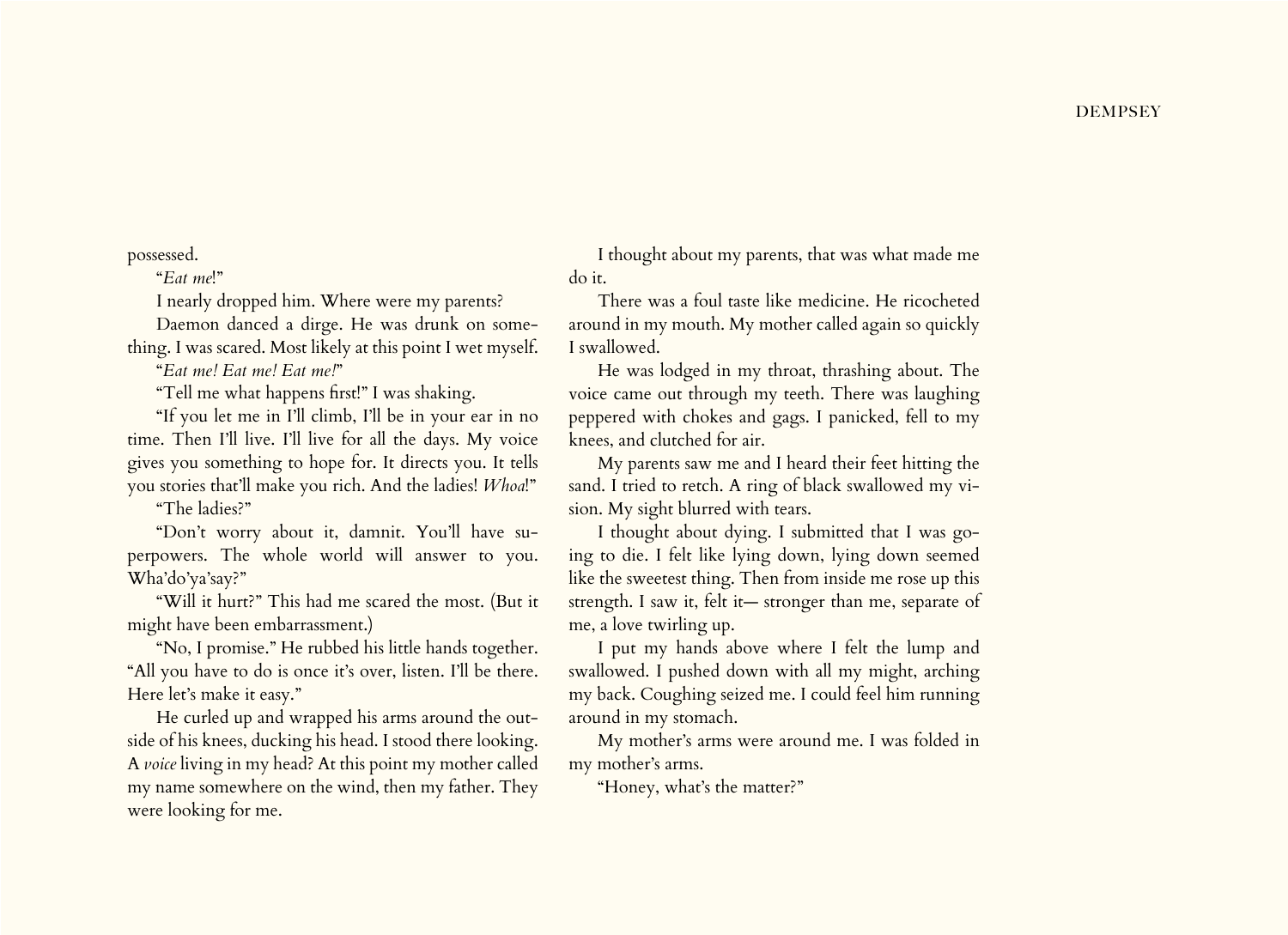I take a deep breath.

I'm walking, still on the sidewalk but further from downtown. Further from the lights and dancing. The Los Angeles wind smashes all the sadness of the city against curbs and buildings. Nothing to hear now but my feet slapping the sidewalk and the buzzing of the lights overhead, occasionally, an open window sends out a dinner conversation or a television plays.

Neurologists say that our brain sees both past and future in the exact same way, fictionalized by fragile memory, but you know, recapturable.

One neuron, acting like a dam keeps our futures hidden. These experts speculate that this mechanism falls into torpor irregularly— during REM sleep, a shamanic trance, or just randomly. Déjà vu is assumed to be a fluttering of this neuron-dam. Our mind must rationalize. And everyone knows the theory. But that isn't it—

When I was near the dance-floor queen, before we kissed, *especially* while looking into each other's eyes, I felt our pasts bouncing together like buoys crashing in the sea along a single line of indeterminate length. For a moment I could see, like a crystal, what was meant and going to happen…

I close the front door of my house, quietly. I kick off

my shoes and walk hot footprints across the tile floor, then shock myself with a quick shower before heading to the bedroom.

My lover lays there on her side with her back to me. I stand staring at her from beside the bed with my nerves tight.

There is a slight chill in the room. Still sleeping she turns onto her back with the blankets at her navel. Her bare nipples cut the moonlight. Taking a deep breath, she sort of 'coo's, aware then, even in her sleep, that I'm in the room watching her.

She's manipulating what is around her, perceiving quickly what is most picturesque— knowing her nipples are there and the moonlight.

She moans softly.

We've been together a long time, at least for me personally. We live together meaning we're bored a lot. Fights erupt suddenly. She's really really great but she's extremely emotional; so things come to a head quickly snapping up from a calm fog with flaming eyes and elbows. After the oxygen is stolen from the room we're left with no direction to sort out the pieces. When I've battled with new sanity I realize satanic expectations from both sides had not been met, and I was the one at fault.

She's an actress, and I know because we pick lovers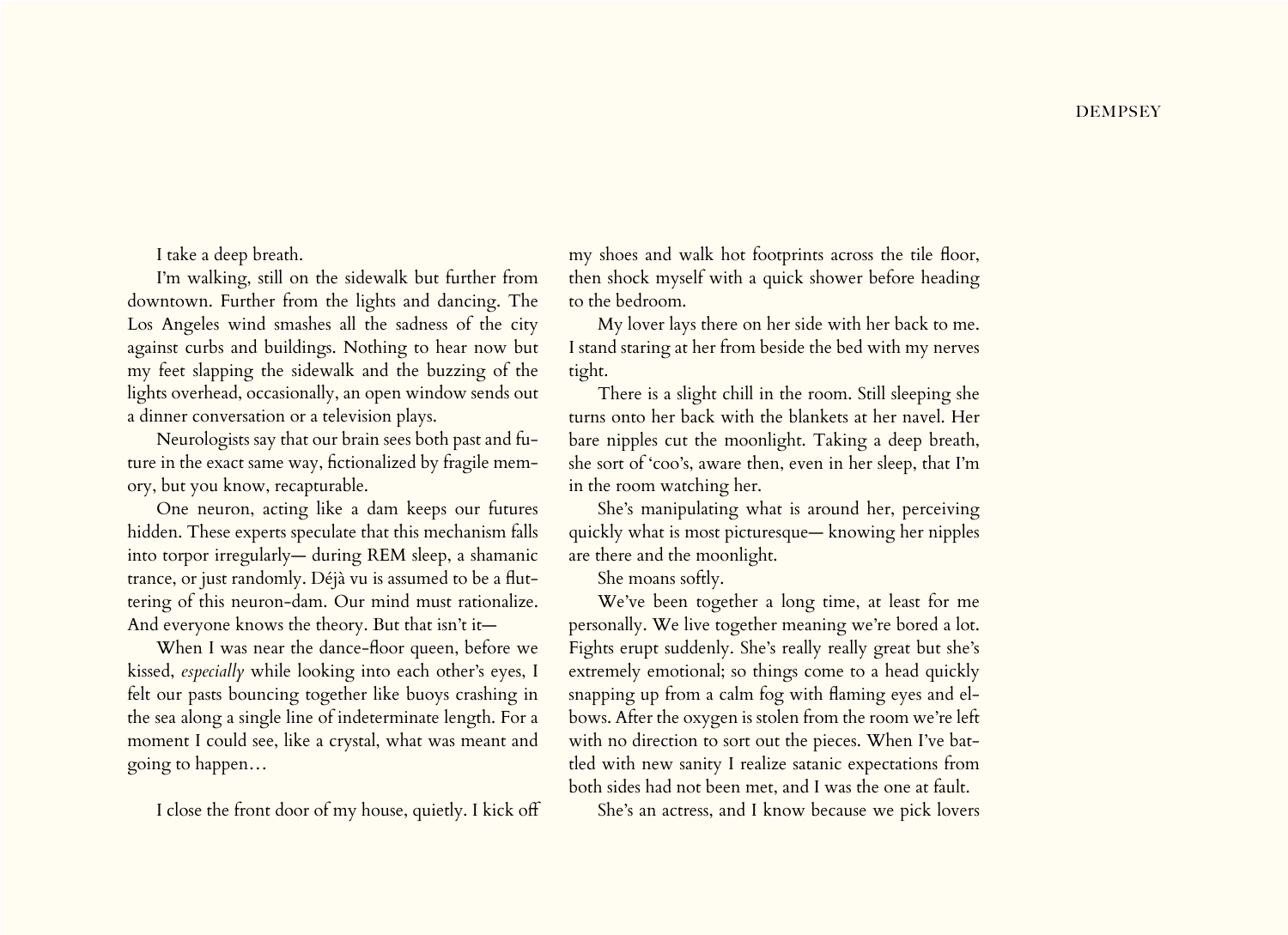to hold up as mirrors. Try calling her on it though and she starts breaking shit, becomes *furious*, believing— forgetting we're different people who experience the world independently— that she's this sort of director. We all do this. Movies have taught us to separate from ourselves in sickening ways.

Comedy does the same thing, but this isn't funny.

As life allows the movie reel to run we the blank faces, the crowds, are running too, running and running, in little lost circles. Lost little circles.

Her dog suddenly raises his head, wags his tail twice, and looks at me. I smile. He stretches his chin back out, on the smooth tops of his legs, snorts, and relaxes into sleep. She turns over onto her side again in bed. Her hip forms this fresh curve with the blanket. Those hips the shape of her mother's.

I slide beneath the blankets. They feel like ice. I hold so tightly still I'm hardly breathing. My body adjusts so that I inch in tight. I rest my hand and fingers on the skin of her hip. She flinches from the cold. My chin and the crook of her neck fit together perfectly.

Sleep overtakes everything.

My lover and I have friends over a few days or a week after that. A couple that keeps talking and talking of plans for that fall, and then, more plans for the following spring. The woman harangues on and on of a Dream Goal. Five years, she says, five years, and they'll be there. Then the two of them exchange soft buttery eyes at each other and I struggle to keep down Dim Sum.

Now mine is warped by their excitement and she starts in with a lot of "we," and "us," talk. Since my night at the club I've done something to leak my secret. Cold sterile facts are in her but she doesn't know why yet. As she talks to our friends, her words start to become queer to her. I pick up on these kinds of things a little before she does. I have an attentive eye for the subtle emotion. A man has to keep on top of his emotions.

It's a week post-dinner, and today we speak not a word. Her eyes are bloodshot. She stares off into nothing. I refuse to give her the satisfaction and ammunition she'll use against me. Nothing spoken yet of the *incident*, thank God, so I try to remain calm and shake the tension. Which is high. I can't read or even concentrate to do anything. If I leave it would necessitate saying something, so I just stay put.

It was after the two friends left that she sensed something that started this whole silence game. She blamed everything on me.

"Why were you acting so *strange* while April and Li-